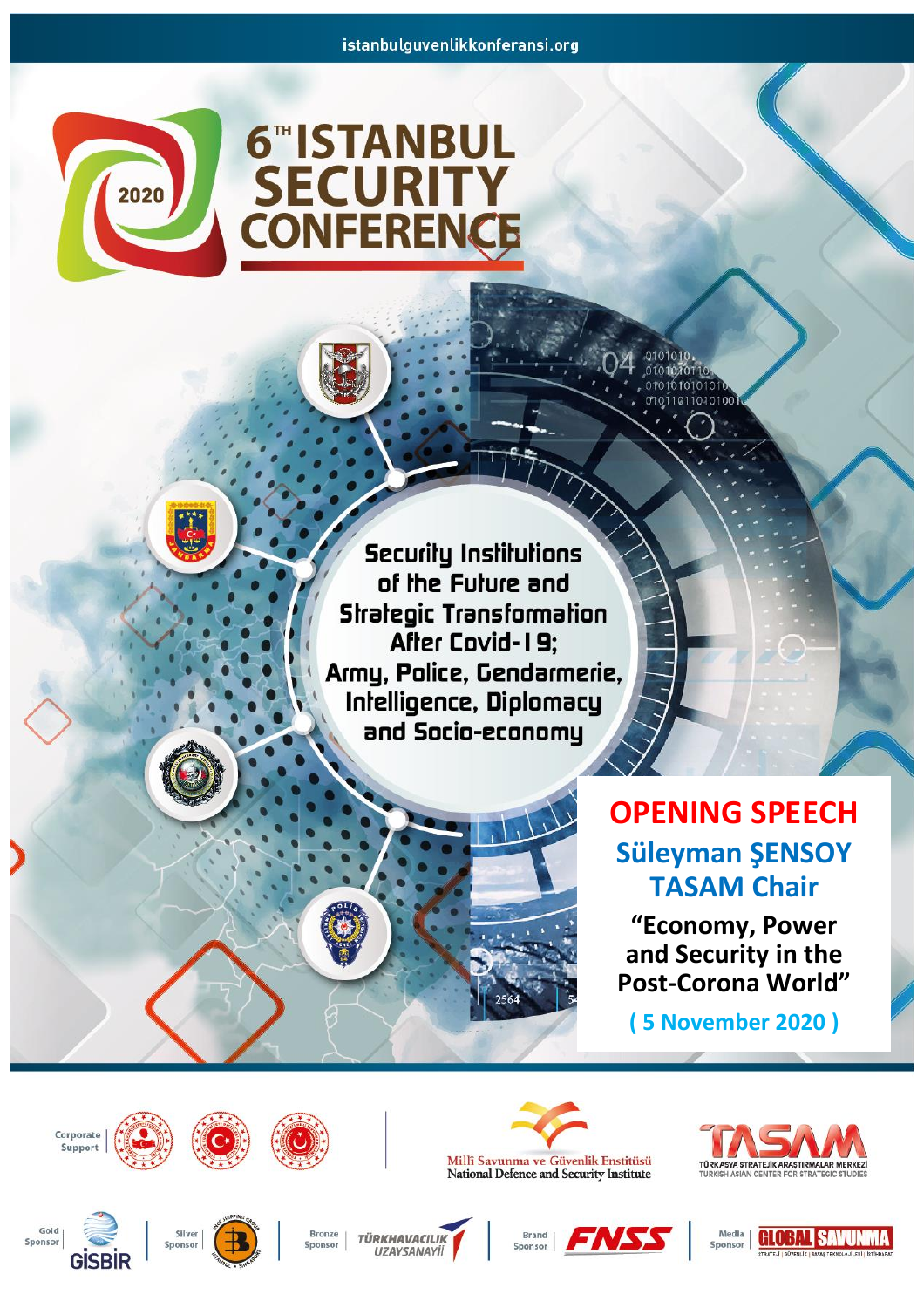

First of all, I sincerely welcome all our participants. I wish that the  $6^{th}$  Istanbul Security Conference and its sub-events, which we had to do online in 5 separate halls due to the pandemic this year, will produce strategic and historical results for our countries and the world.

As TASAM and the National Defence and Security Institute, we organize the 6<sup>th</sup> Istanbul Security Conference with the main theme of "Security Institutions of the Future and Strategic Transformation After Covid-19; Army, Police, Gendarmerie, Intelligence, Diplomacy and Socioeconomy". I express our sincere gratitude especially to our Ministry of Foreign Affairs, that supports us with its facilitating role, contribution and participation in the studies that have been going on for about a year, to all relevant national and foreign official and civil authorities, to our sponsors who show sensitivity and awareness, to all our distinguished stakeholders and to TASAM's dedicated directors and employees.

Also, I would like to announce that according to the results to be obtained here and taking into account the constraints of the pandemic we are planning to organize soon the physical meetings of the Conference and its sub-events, which were envisaged as hybrid from the beginning, under more separate titles such as army, police, gendarmerie, intelligence, etc.

In addition to the Africa and the Gulf initiatives, within the scope of the Conference this year, we are holding the second Marine and Maritime Security Forum, the first of which was held in the Turkish Republic of Northern Cyprus last year. I also wish the Forum with the main theme of "Building Future from Atlantic to Indian Ocean" to offer strategic contributions for Turkey's Blue Homeland capacity-building (especially in the Eastern Mediterranean), and for exalting its cooperation with friendly and brotherly countries. We are grateful to GiSBiR and Ince Denizcilik for their sensitivity & interest. We confirm that hybrid studies will continue even in this regard.

After the first case of the new type coronavirus appeared in Wuhan, China in December 2019 that was identified as "SARS-CoV-2" (Severe Acute Respiratory Syndrome Coronavirus 2), the global outbreak of the virus was declared as a "pandemic" by the World Health Organization (WHO) and the international arena faced an unexpected crisis.

Especially in the last 12 years, macro and sectoral "strategic transformation" proposals and risk analyses developed by TASAM ingenuity and embodied by numerous projects/programs/reports unfortunately have not been appreciated enough in public, private and civil society in Turkey and the shared countries at the slightest expression. The evolving COVID-19 Pandemic is the first step to confirm these recommendations and analysis. The right-time capture of the power

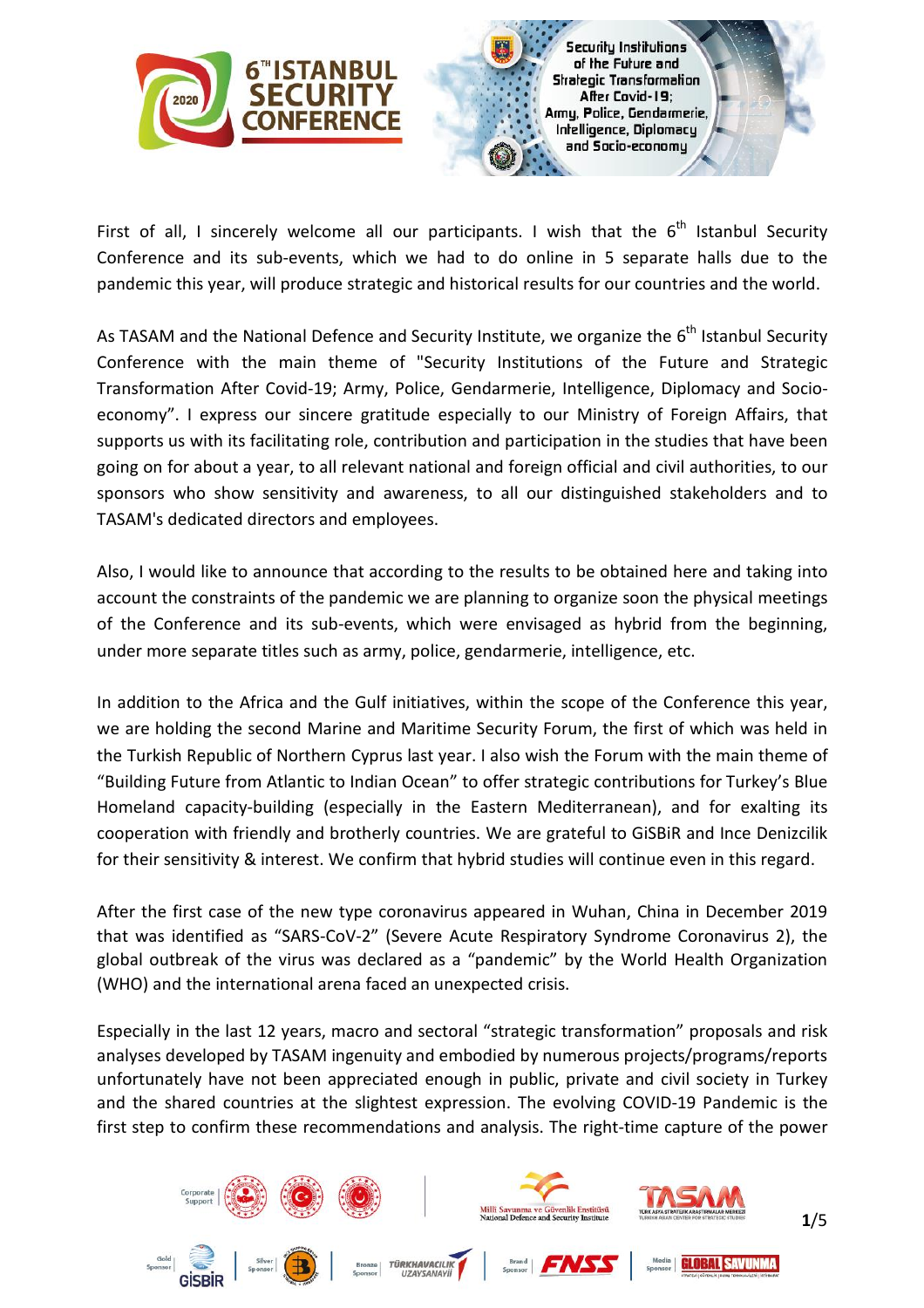



and property model, which is transformed by accelerated traumas, especially the security and defense ecosystem, has become much more difficult with the pandemic.

Global governance; while following the balancing processes with technological, economic, military and political threats, the pandemic faced all actors with a scenario in which they were not ready. Ensuring life security has risen to the top of the world agenda in the international arena, and while markets, international trade and inter-country transportation have come to a halt, many national infrastructure and economies have been found to be inadequate. This global epidemic is a lesson for the Great Powers, who have left soft areas such as health systems in second place. Unpredictable situations, such as how many waves the outbreak will continue, vaccine studies and possible side effects will occur, require time estimates and scenarios to be kept up-to-date. The absence of economic and political strategy / infrastructure of many actors in the current and future projections of the pandemic is the precursor of the change and transformation imposed by a global crisis.

The concept of "Controlled Governance" seems to be a candidate to be the basic paradigm for every country that does not lose control of its infrastructure. Whatever the name of the next virus or sophisticated crisis, the current pandemic is a global school, but the main thing is; to be able to protect the economic, social and security infrastructure that will apply the lessons learned. As we understand the extraordinary risks of demographic consequences of countries stopping life, it will be better understood that intensive care, intubation and death numbers should be looked at, not the number of cases. Minimized losses are the best option for the bad. Again, food, water and health security has become the top priority and area of cooperation for states and global governance.

The experienced pandemic is a critical milestone for the change of production, consumption, growth and conventional power standards, including security. The reinterpretation of the national and international immune system, scenarios and preparations for strategic transformation has now been the top priority. In this context, "Future Security Ecosystem and its Strategic Transformation", proactively suggested at the highest level by TASAM to many countries along with Turkey long ago, has become a locomotive priority for each country.

It is quite difficult to predict what the next sophisticated crisis area or outbreak will be. As a flare, the current pandemic reveals that; in much of the world threats to security are not likely to arise from the armies of other countries but from a series of problems, such as economic collapse, political oppression, famine, excessive population growth, ethnic divisions, wars, internal conflicts, regional and national conflicts, destruction of nature and the environment, terrorism, organized crime, acts of government violence against its own people, "epidemics", dangerous goods, and smuggling of people, arms and drug trafficking, money laundering, massive financial fraud aimed at destabilizing the market of emerging democracies.

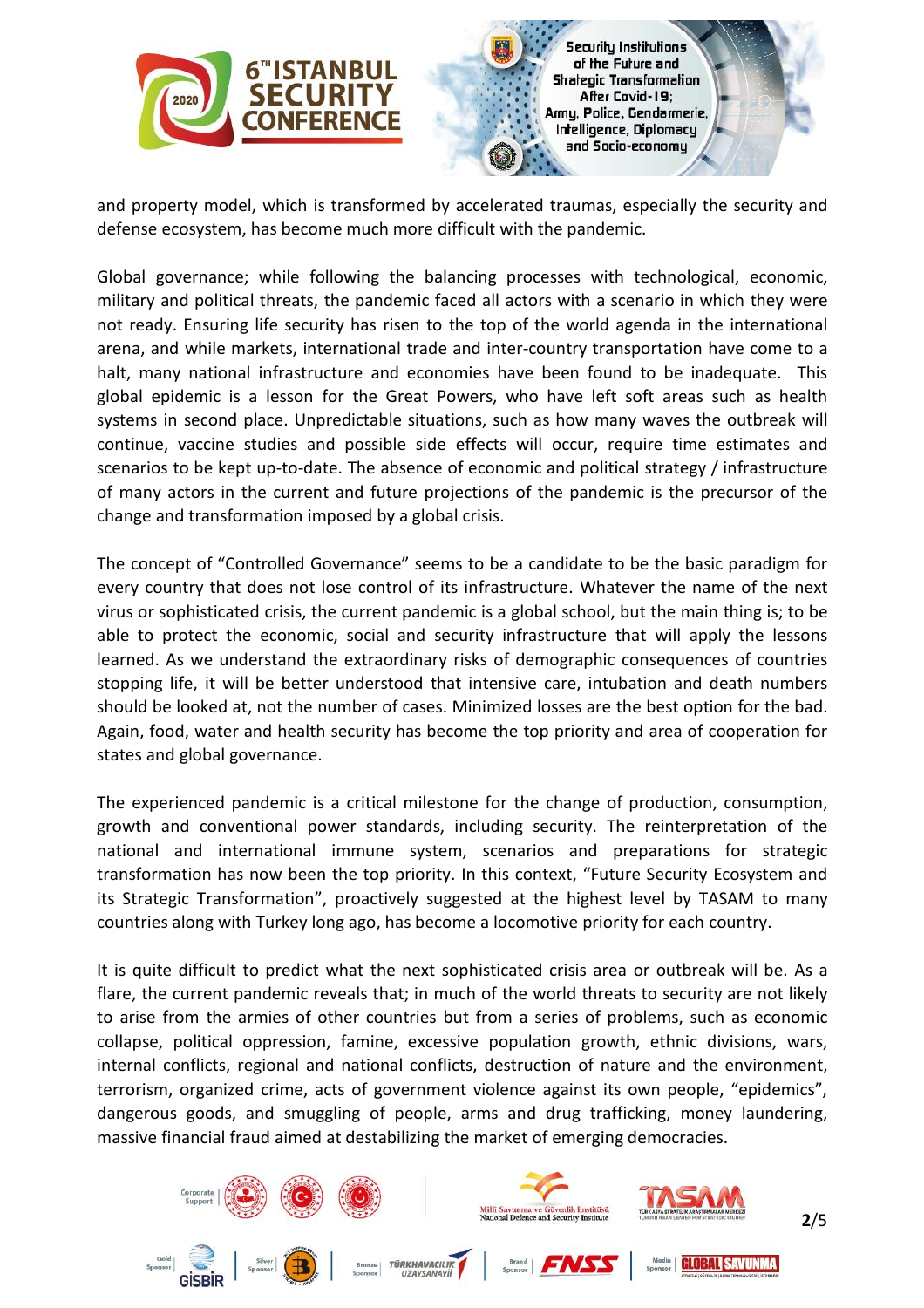

The global financial crisis of 2007-2008, "Occupy Wall Street" protests started in the US in 2011, student and activist protests in London, Frankfurt and Paris, Arab revolts which exercise influence over the Middle East and North Africa and humanitarian crises in sub-Saharan Africa and East Asia; the debates on law and politics, security and freedoms, populism, pluralism and democracy, fault lines related to religious, ethnic, class, racial and minorities, together with the pandemic (mainly including in Western countries) has become much more fragile.

While the effectiveness, inadequacy and changing of international organizations are being discussed, eyes are turned to the economic status of the states as the virus rapidly increases its impact on the whole world. The end of coercion and preferences, which simultaneously bring public, private and household indebtedness to new heights in order to mitigate the effects of the crisis, are not manageable. Moreover, many countries governed by these indicators will not be able to speak of political independence or even maintain stability.

The emergence of such an effective deterrent should be one of the factors that should be questioned in the first place by all states when discussing how beneficial international structures such as WHO, IMF and the EU are for the global system. In the new international order and security regulation, alliances and differences between national and global capacities instead of classical parties will determine the severity and length of the turbulence. In this context, in order to define the new geopolitics, there is an obligation to study formulas that have not been used before. The future of international order and institutions that will be shaped within the framework of "Micro-nationalism", "Integration" and "Unpredictability" depends on a vision of the world supported by "Power and Justice".

The most valuable period of lands was the" Age of Empires". With the "Industrial Revolution", machinery became more valuable. After all, nation-states were born. The "Information Age" we are in today is an international system that promotes micro-nationalism. It would not be an exaggeration to predict that the pandemic can accelerate physical confirmations on this matter. It should also be underlined that "Micro-nationalism" is not about ethnicity (even people who unite around cryptocurrencies can be included within a framework of micro-nationalism) and any organizational difference can be perceived as micro-nationalism.

It is "Critical Thought" and "Merit" that provide the basic regulation for success in the competition of the new era. In fact, the power of the "institutional infrastructure" must be revealed by reinterpreting these parameters, which have been a reference throughout world history, within today's conditions. In addition, at this point in the world's civilization stalemate, the international system, which was constructed after the Second World War - under highly idealistic conditions compared to today - needs to be reinterpreted on the basis of "Power and

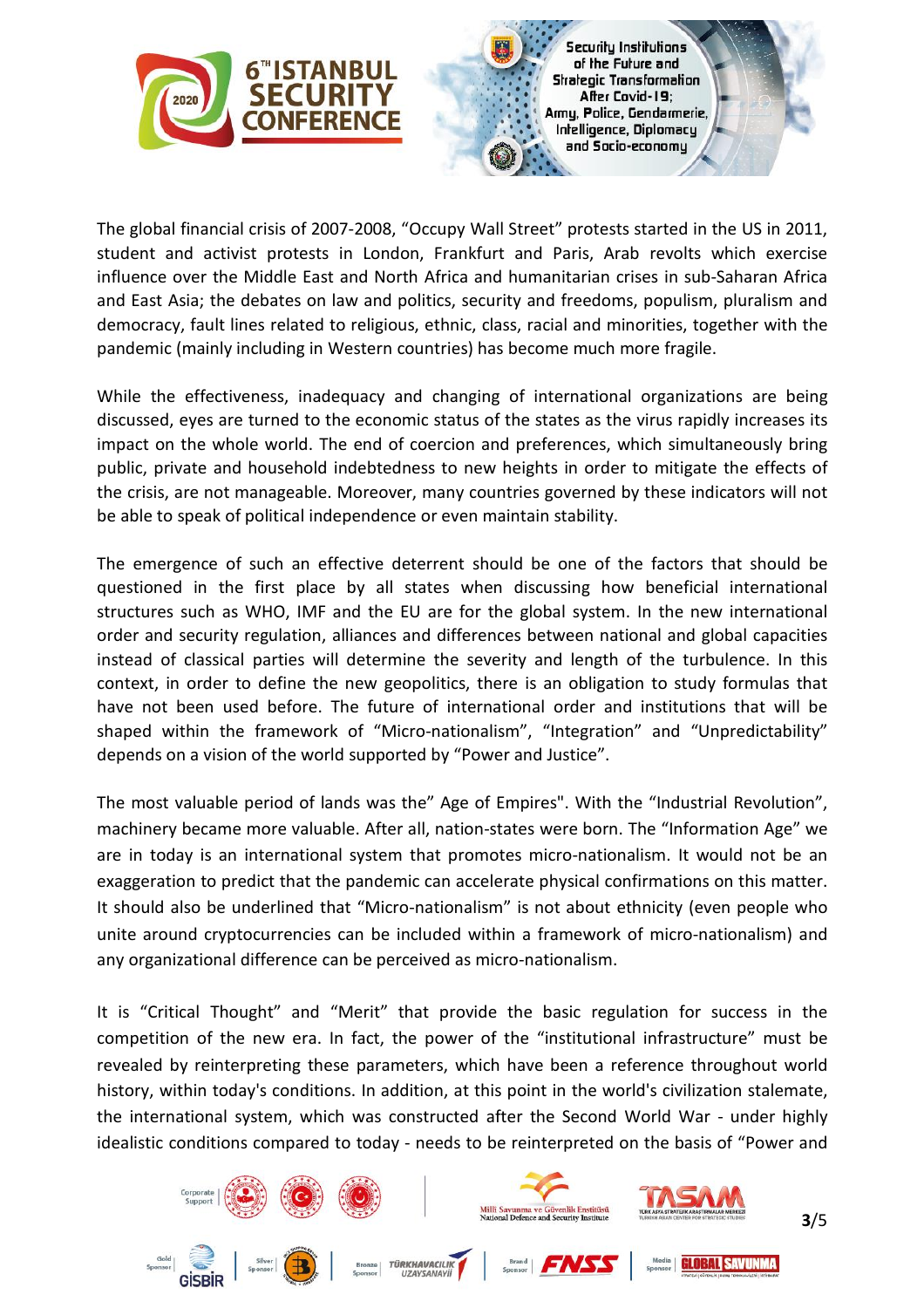

Justice". Otherwise it would be unlikely to mention a manageable world or country profile. Again, to support this" institutional infrastructure", the area of expertise in managing unpredictability and contrasts - even if it develops by dealing with crises in practice - needs to be developed more consciously and in a fictitious way.

The concept of "Power and Ownership of Power" is changing rapidly, as we have stated for many years. Everything that is conventional; especially the masses of large armies, large crowds, large civil servants and experts, the pandemic will further increase the rate of change of the defense industry capacities, or the institutions that support them (including those producing companies) even more conventional one. It is clear that in a period when information expresses value alone or even outstrips current currencies, a constantly updated search for what the new conventional should be is needed. In this context, the world is entering a period in which the market value of conventional accumulation rapidly melts. This can be a wealth of real estate for people, their vehicles or investment tools and their armies for states. It will be decisive in the new distribution of power to focus on what the new convention is, what its economic counterpart is, and how it should be transformed.

In the business model that will be transformed in the Post-Corona process, to track and deepen the traces of the ecologic breath led by the slowdown in production will ensure that one of the important opportunities arising from the crisis is not wasted. Again, an "expectation management" capacity that will manage the multidimensional traumas of the pandemic in social layers will be the key to socio-economic security for public administrations.

For all countries, developing their own infrastructure conventionally for the problems that may arise in the interstate systems and continually improve their economy, military etc. based advances are losing their importance with the pandemic. Even before Corona, states with high unemployment rates and economically vulnerable countries are struggling with the threat of collapse of their institutional and systemic infrastructure due to the virus.

It is unknown whether the information and knowledge that was valuable yesterday can maintain its value in the future or even today. In such a turbulent time, it is vital to develop critical strategies in the medium-and long-term plans of the states.

In the global economy, beyond the current corona process, an economic stagnation that will continue in the post-corona period is envisaged. It is considered that the effects of contraction will be long-lasting, with economic contraction occurring at national, regional and global scale. The forecasts are that the global economy will shrink by 4-5% this year. It is stated that this level

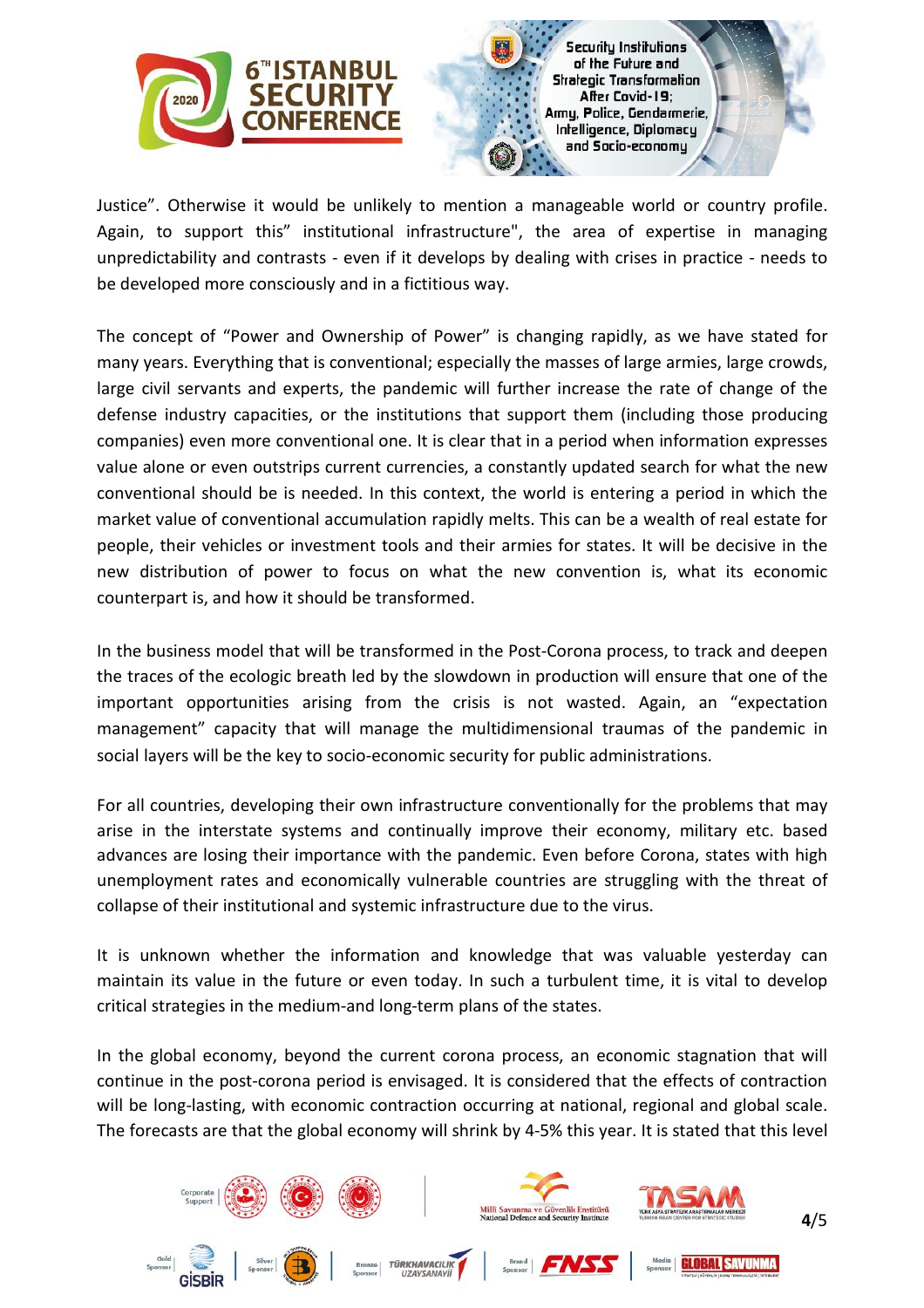

of stagnation and decline in the global economy; will result in stagnation in the assets of international capital and production investments with limited capacity, and in shrinking the capital of foreign subsidiaries.

In this context, it seems that the infrastructures and risk management of the institutions are not sufficient against this negative situation, which has the effect of bringing many more sectors such as manufacturing being in the first place, real estate, commercial and administrative activities; wholesale and retail trade, motor vehicles and logistics; transport, storage and communication; accommodation and food services; arts, shows, entertainment and other services to a standstill.

It is also possible that the current shrinkage and recession make a war-free global correction and could give a breath to the resource crisis in the "debt-money-debt" spiral. But in this case, the relative welfare sharing in the distribution of debt and capital will continue to deteriorate unbelievably for humanity.

According to recent evaluations by economists, the global economy is estimated to take a knock around 5.5 trillion dollars due to the pandemic. The losses in the derivative markets have reaching tens of trillion dollars and the number of people at risk of loss of employment has approaching 1 billion. It is estimated that the cost of the pandemic to the economies of developed countries will be above the levels of the 1929, 2008-2009 and 1975 recessions experienced in the past periods. It is also among the predictions that the return to economic levels before Corona will occur only in 2023.

The global business model, distribution of power and property, security and defense; will be transformed by the core sectors "Robotics", "Biotechnology", "Artificial Intelligence", "Nanotechnology", "Space" and "Strategic Services" that have been confirmed once again with the pandemic. Again, the crises have made visible the definitions of the concepts of "security" and "power" in the new strategic environment that has been persistently expressed for the past 15 years. This situation requires the institutions and their stakeholders operating in the areas of defence, security, diplomacy and socio-economy to re-organize by reinterpreting these new conventional concepts. In this context, it is the most important awareness for countries to see that there is no need to look for enemies inside and out, that the enemy or friend is in the power of institutional infrastructure and at the speed of producing regulation change.

Re-organization requires an important paradigm shift in all aspects of security institutions. The fundamental paradigm change is that security is "everything and nothing." Security institutions structured according to the current paradigm; It should implement change and transformation